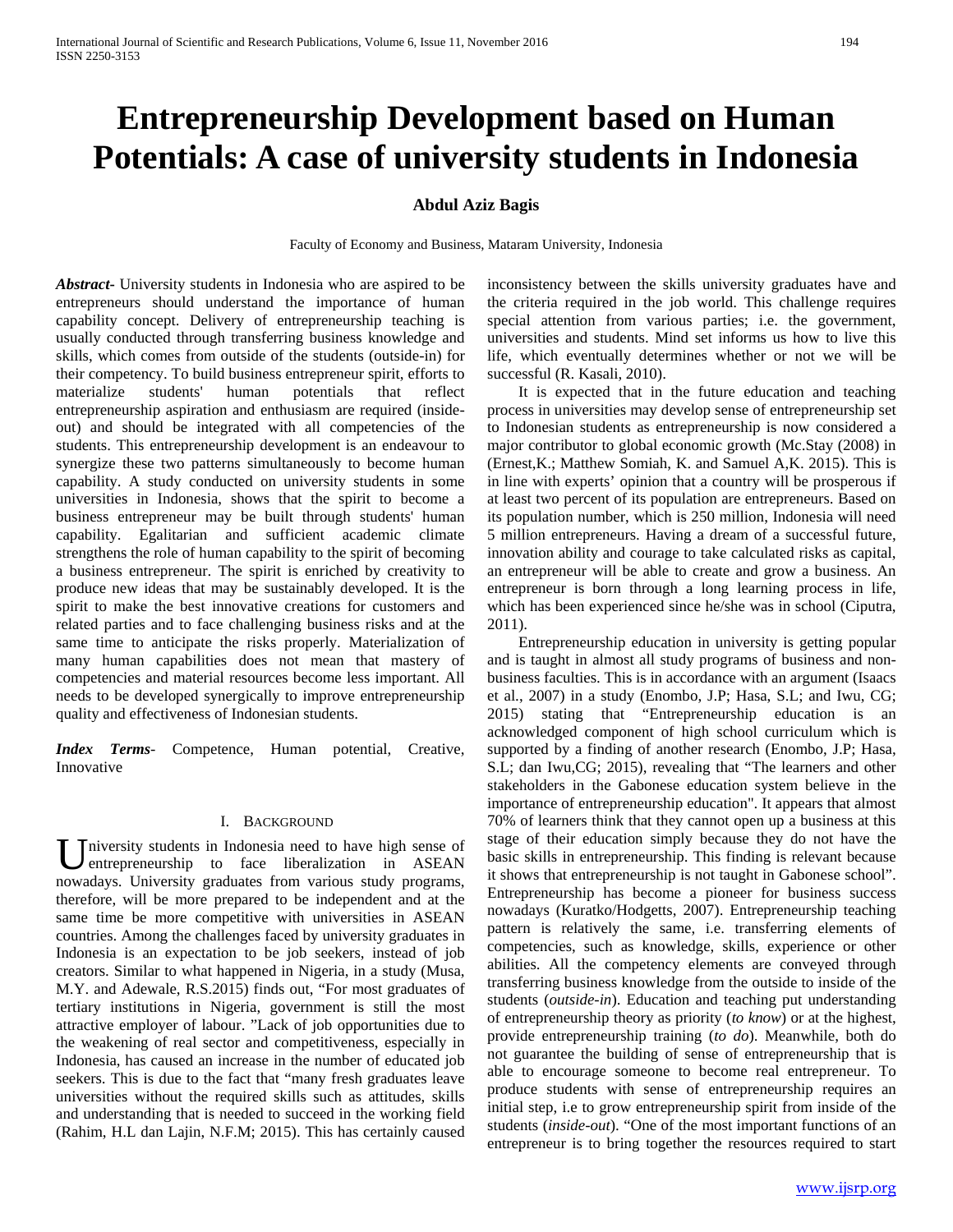and grow a business. Another key function is to innovate and bring new or different products and services to the market" (Neris F.L. dan Bill O'Gorman; 2011). Thus, entrepreneurship education pattern requires a synergy of the two patterns simultaneously, starting from the students themselves and continued with entrepreneurship materials. These patterns must be supported by academic circles in order to produce students with entrepreneurship concept and at the same time will become entrepreneurs in the future. According to Ciputra (2011), an entrepreneur-minded person is that who has ideas to create opportunities, able to innovate and is courageous to take calculated risks. Thus, entrepreneur-minded university graduates may participate in many fields. Entrepreneurs may become business people (*owners*), employees or managers (*professional entrepreneurs*), and may also take part in non-profit sector (*social entrepreneurs*), teachers or lecturers (*academic entrepreneurs*), or government employees or officers (*government entrepreneurs*). In addition, it is necessary to conduct "evaluated effects of entrepreneurship education on the willingness to own personal business by first degree graduates" (Musa, M.Y. and Adewale, R.S.2015).

## **Entrepreneur Characteristics**

 Basically anybody may become an entrepreneur as long as their entrepreneur characteristics are ready and may be materialized. According to experts, generally the characteristics cover ability to create, ability to innovate, and ability and courage to take risks. "Social entrepreneurship is a combination of three main elements namely innovation, pro-activeness and risk talking in seeking fresh opportunities in order to craft positive social impact" (Helm, 2007 in Rahim, H., and Lajin, N.F.M 2015). Private or government employees, teachers, social activities management, may become entrepreneurs as long as they carry out their roles based on the above three characteristics. Thus, university students may become entrepreneurs as long as they understand and develop the three characteristics consistently. The characteristics may be pushed by the emergence of human potentials which anybody may materialize as long as the individual is willing and determined to utilize them. On the contrary, even a business person may not automatically become an entrepreneur when the aforementioned characteristics are yet built consistently. Becoming a business person may be started instantly, for instance through legacy in a company. Meanwhile becoming a business entrepreneur must be developed through consistency of the three basic characteristics. By the support of favorable academic climate it is expected to expedite and facilitate development of students' entrepreneurship characteristics. It is understood that "entrepreneurship is a process of innovation and new-venture creation through four major dimensions (*individual, organizational, environmental, process*) that is aided by collaborative networks in government, education and institutions" (Kuratko; 2004 in Siagian, P.J.R and Simatupang, T.M. 2011).

## **Paradigm of Human Being with Human Potentials**

 Becoming an entrepreneur with consistent characteristics should be started with individual positive attitude. "Entrepreneurial intentions are aimed at either creating a new venture or creating new values in existing ventures" (Vesalainen and Pihkala, 1999 in Musa, M.Y. and Adewale, R.S. 2015). Therefore, it is necessary to have a mind set about elements of attitude in every human being. The attitude comprises a belief and zeal to struggle as well as high aspiration, as an internal motivation (*inside-out*) that may strengthen someone's ability (*outside-in*). Human being is viewed as creature with potentials, which is popularly termed as paradigm of human being with human potentials or resourced human being. This paradigm views humans not only from their competencies (*ability*) but also from their potentials (*willingness*), as a unity (*human capability*) which is inseparable. Thus, the paradigm of human with human ability views human in a more holistic way, and also in a more humanistic way. A holistic Humanly Potential Human Being Paradigm may be indicated by inter-relatedness between competencies (*knowledge, skills, experience, and other abilities*) with the spirit to grow and develop the competencies as a smart worker. Humanly Potential Human Being has similar meaning with Human with Resources (Hartanto, 2009). This is because it is relevant with the efforts of empowering university students at both public and business sector in Indonesia, due to the fact that development and utilization of various Human Potentials that they already have as entrepreneurs and prospective business people. Real entrepreneurs are able to build and utilize their human potentials maximally in a conducive working climate, to make it Virtual Capital which is strategic in this era (Bagis, 2014).

#### II. METHODOLOGY

 The focus of this research is to develop a business Entrepreneur model with university students as analysis subject. The observation object is students who have completed entrepreneurship subject in their programs respectively. This research was conducted using causative method, by studying unexpected variables that are estimated to be able to develop business sense of entrepreneurship to university graduates. The object of this research was a group of university students in state universities in Indonesia. They include students from various study programs who had attended Entrepreneurship subject. The student respondents were assumed to be able to share their perceptions on entrepreneurship issues in universities. The students were also deemed to be able to express their perceptual attitude correctly and objectively. The research took place in state universities in Indonesia. Academic population was registered students, meanwhile the respondents were those who were registered and had taken entrepreneurship subject, taken randomly totaling two hundreds students in each study program. Research measurement objects were attitude and behaviour tendency of students and students' agreement on the academic climate an institutional support they experienced within their respective campus environment or during daily learning process. Attitude measurement was conducted based on verbal expressions of the students by selecting the statements that best fit their perceptions and feelings. The measurement technique used in this research was the application of *likert scale* with interval measurement scale. The measurement was conducted by observing respondents' data characteristics that met the requirements of interval data processing. Next, construct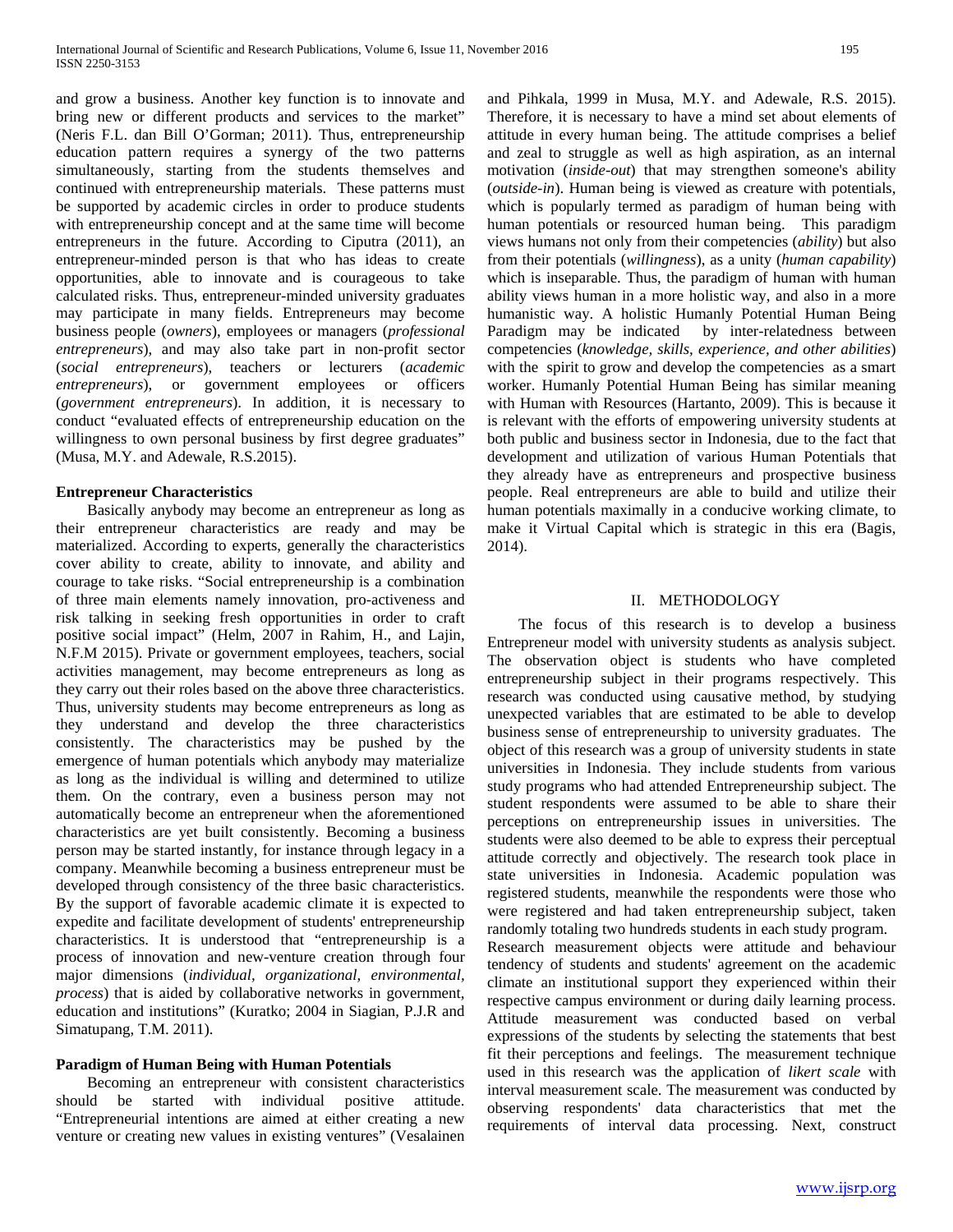validation was conducted using Factor Analysis and causative relation study using Multiple Regression.

 Based on the initial concept and entrepreneurship experts support, a hypothesis model was built, depicting two main variables (*independent variable*), covering Human Potentials actualization and students' business Competencies, which was integrated into Human Capability, which was predicted to be able to build Business Entrepreneur. Further, this was strengthened with other moderating variables, i.e. academic climate and institutional support from the State Universities.

#### III. FINDINGS AND DISCUSSION

 Business entrepreneurship in students indicates the level of basic character ownership, especially those who have taken entrepreneurship subject in their study program respectively. Business Entrepreneur characteristics reflect intention to become business entrepreneur, which consist of the main variables, as follows: (1) Students Creative Ability (2) Students Ability to Innovate (3) Courage to take measured risks.

 Results of factor analysis for Business Entrepreneur Characteristics with the three main characteristics may be grouped into two factor solutions, which may be compared and the selected component is the most meaningful to represent the three characteristics attached to each component. In this case it is represented by component (1) which meets all three characteristics of Business Entrepreneur. Thus no new label is required. Reduction of manifest variable occurred in the three Business Entrepreneur characteristics, however, it still reflects the main character of a real business entrepreneur. The Characteristics of Creative Capability are manifested by: the statement, that the students are determined to create a breakthrough preferred by the market or consumer. The students are determined to face any obstacles they encounter. The students are highly motivated to create potential demand. The Characteristics of Innovative Capability, shown in the students are capable of creating or modifying the work into more quality work. The students are willing to create jobs valuable to the market. The students are willing to optimally create value added. The students are determined to build synergy to anybody for the sake of customer. Meanwhile, the courage to take measured risks is manifested in the students have quality capability in planning correct, rational and intuitive decisions. The students are highly encouraged to take risks on uncertain challenges. The students are determined to adapt with uncertain, unplanned and unmeasured matters. All the manifested variables represent the characteristics of a true entrepreneur and satisfy the validation and reliability level of the Creative, Innovative and Courage to take calculated risk owned by the students with sense of entrepreneurship.

 Human capability as the combination of business human potential and the students' business competency consists of 7 main variables as follows: (1) Innovative Learning Spirit, (2) Self-efficacy Spirit, (3) Hard Work Spirit, (4) Open Collaboration Spirit, (5) Aspirational Insight, (6) Ethical Insight and (7) Competency representing Knowledge, Skill, Experience and other capabilities. The results of analysis test on Human Capability factor with seven solution factors show reduced manifested variable that satisfy minimum load factor and form group in certain components as well. Based on Rotated Component Matrix (*attached*), each human capability element can be maintained into 7 components, with changes to content of each component that they need new label. Component (1) reflects the spirit to be willing to work hard with aspirational and ethical insight in facing highly volatile business challenges. Thereby, its label appropriately changes to the students' "Collaborative Spirit". Component (2) can still reflect the Modernization Spirit to go with the changes. Component (3) remains to reflect the students' self-efficacy spirit. Component (4) contains the element of hard work and knowledge that it can have new label of "Smart Work Spirit". Component (5) represents limited capability that relies only on knowledge obtained from business entrepreneurship class. Component (6) reflects limited Ethical Insight. Component (7) represents limited aspirational Insight. The study result shows different interpretation of questionnaire perceived by students in Indonesia.

 Academic Atmosphere, representing human relationship between the students and the lecturers and staffs, as well as various forms of institutional support experienced in the course of being academicians, consists of 2 main variables namely: (1) Inter-student relationship, (2) Student-lecturer relationship, (3) Student-staff relationship of which the three relationships reflect academic atmosphere stimulated by psycho-social factor among the students, (4) Institutional support to facilities, (5) Infrastructure support for the students. Variables 4 and 5 reflect academic atmosphere stimulated by institutional support in the form of teaching and learning facilities provision. The results of analysis test on Academic Atmosphere Conduciveness with two solution factors show reduced manifested variable that satisfies minimum load factor and form group in certain components as well. Based on Rotated Component Matrix, each element of Academic Atmosphere can be maintained into 2 components without undergoing the change on the content of each component, that they can keep using the old label, i.e. Academic Atmosphere that reflects physical satisfaction and Academic Atmosphere that reflects non-physical satisfaction. Component (1) reflects more on non-physical academic situation, or Academic Atmosphere, positively perceived by the students due to physical support from the Institution. Meanwhile, Component (2) reflects more on psycho-socially academic atmosphere perceived by the students as the result of harmonious relationship among the students in campus. Harmonious relationship occurs between the students and the lecturers, between the students and the staffs, and inter-students relationship in campus. The distribution of the component elements also shows similarity in meaning comprehended by the students on the academic atmosphere they perceived. However, both components may show slight differences felt and perceived by the students. Academic atmosphere felt as psycho-social condition and academic atmosphere perceived serve more as technical and management support in their study program. Based on the result of the study on various valid and reliable manifest variables, this serves as the basis for multiple regressions that include independent, dependent and moderate variables. With backward elimination method, the regression in final model shows the following: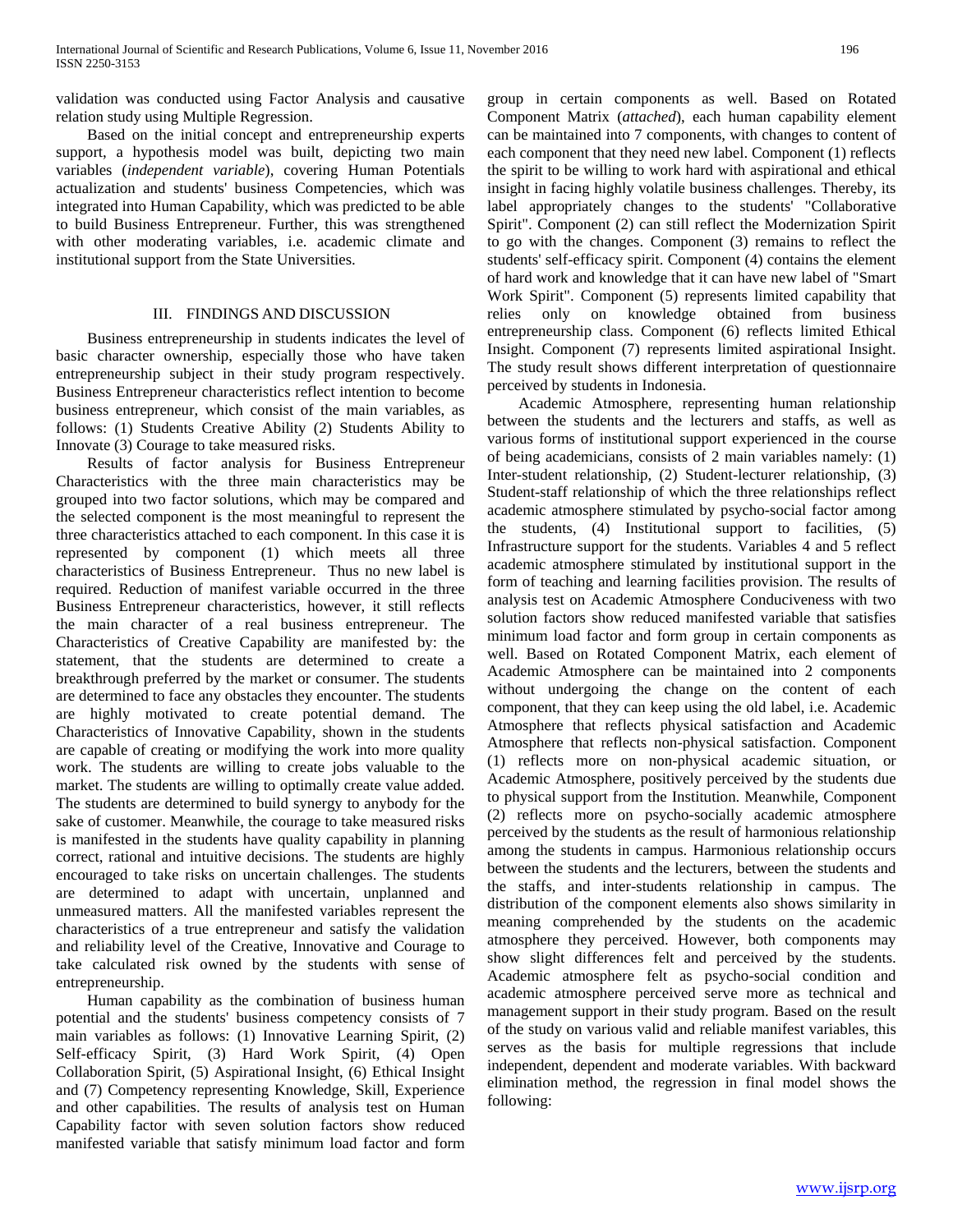| <b>Independent Variable</b>                             | ß           | <b>Beta</b> | T        | <b>Significance</b> |
|---------------------------------------------------------|-------------|-------------|----------|---------------------|
| (Constant)                                              | .789        |             | 3.927    | $0.00$ ***          |
| Self-efficacy Spirit                                    | .317        | .426        | 4.907    | $.000***$           |
| <b>Smart Work Spirit</b>                                | .436        | .524        | 9.952    | $000***$            |
| Collaborative Spirit                                    | .073        | .111        | 2.754    | $.006***$           |
| <b>Business Competency</b>                              | $-.133$     | -.208       | $-2.784$ | $.006***$           |
| Modernization<br>Spirit<br><b>Institutional Support</b> | and $.067$  | .405        | 6.018    | $.000***$           |
| Self-efficacy<br>Spirit<br>Academic Atmosphere          | and $-.074$ | -.458       | $-4.354$ | $.000***$           |
| <b>Business</b><br>Competency<br>Academic Atmosphere    | and $.029$  | .191        | 2.441    | $.016**$            |

#### **Table 1. Multiple Regression Model**

Significance level:  $*$  Significance with  $p < 0.10$ 

\*\* Significance with  $p < 0.05$ 

\*\*\* Significance with  $p < 0.01$ 

 Business competency that includes knowledge (*theory of business*), skill of business and other capabilities may be obtained in class and entrepreneurship practice (*transfer of knowledge or skill*) coming from outside of the students (*outsidein*). Such capabilities are proven to have failed in influencing the development of entrepreneur determination on some students; on the contrary, they bring negative influence. This condition again proves that mastering the theory and practice does not guarantee the students to be determined in becoming business entrepreneurs. On the other hand, the study result find an interesting issue that upon obtaining the knowledge of entrepreneurship, the students are getting demotivated to become a business entrepreneur. The basis of the theory employed in this study shows that business capability will not bring significant benefits without the willingness to run the business. The students should be encouraged to express strong spirit and zeal to become a business entrepreneur. Thus, this finding support the theory that explains the importance of entrepreneurship model development based on the human capabilities of the students all over Indonesia.

 The students' business capability will be able to bring actual benefit to the development of their determination to become business entrepreneurs after getting sufficient support for the university. This means that the process of developing the capability to the students requires academic atmosphere support in the form of proper teaching and learning facilities. Technical and managerial support from the university allows the students' ability to influence the development of their determination in business entrepreneur is necessary. Sufficient academic atmosphere may be perceived as stimulus to develop the students' capability. Sufficient academic atmosphere integrates students' capability and business spirit that it becomes positive business capability as well as developing the determination to become a business entrepreneur. As such, academic atmosphere plays actual role in developing the capability and the willingness that it grows to business capability and build students' determination to become entrepreneurs. Developing Indonesian students' competency or capability to become an entrepreneur is not enough by only providing the business science and knowledge. Even skills, experience and physical ability are not sufficient to the students. Producing scholars that are determined to become a business entrepreneur is not enough only by relying on their intellectual ability. The academicians should take part by providing maximum support for the development of the students' human business potential. The institution should facilitate the students that the intellectual ability the students obtained is integrated with their business intention. Parties at the universities should institutionally support the students to develop their intellectual, emotional and spiritual abilities in the form of Business Human Capability. Therefore the students who take entrepreneurship training and education need to choose their business interest by materializing their goals and spirit to develop their determination to become business entrepreneur.

 Upon various statistical tests, Business Entrepreneur Development has slightly changed to the condition and challenges faced by university students in Indonesia. Business Entrepreneur is proven to be significantly developed by Business Human Capability as the synergy of Business Human Potential (*Willingness*) and Business Competency (*Capability*). The universities' internal condition that shows favorable academic atmosphere is proven to be able to strengthen the influence of the students' business human capability in developing the determination to become a business entrepreneur. The fact shows that the elements in Business Human Potential that reflect the willingness level to develop determination as entrepreneur have yet to be maximally actualized by the students in Indonesia. Aspirational and Ethical Insight potential that reflect strong ethical goal is still embedded within the students themselves. They do not thoroughly realize the importance of strong and ethical goal in developing a business entrepreneur determination. This also indicates that the students in Indonesia have yet to get used to express their business interest both verbally and nonverbally. Factual and contextual business entrepreneur development model for the students in Indonesia is shown below.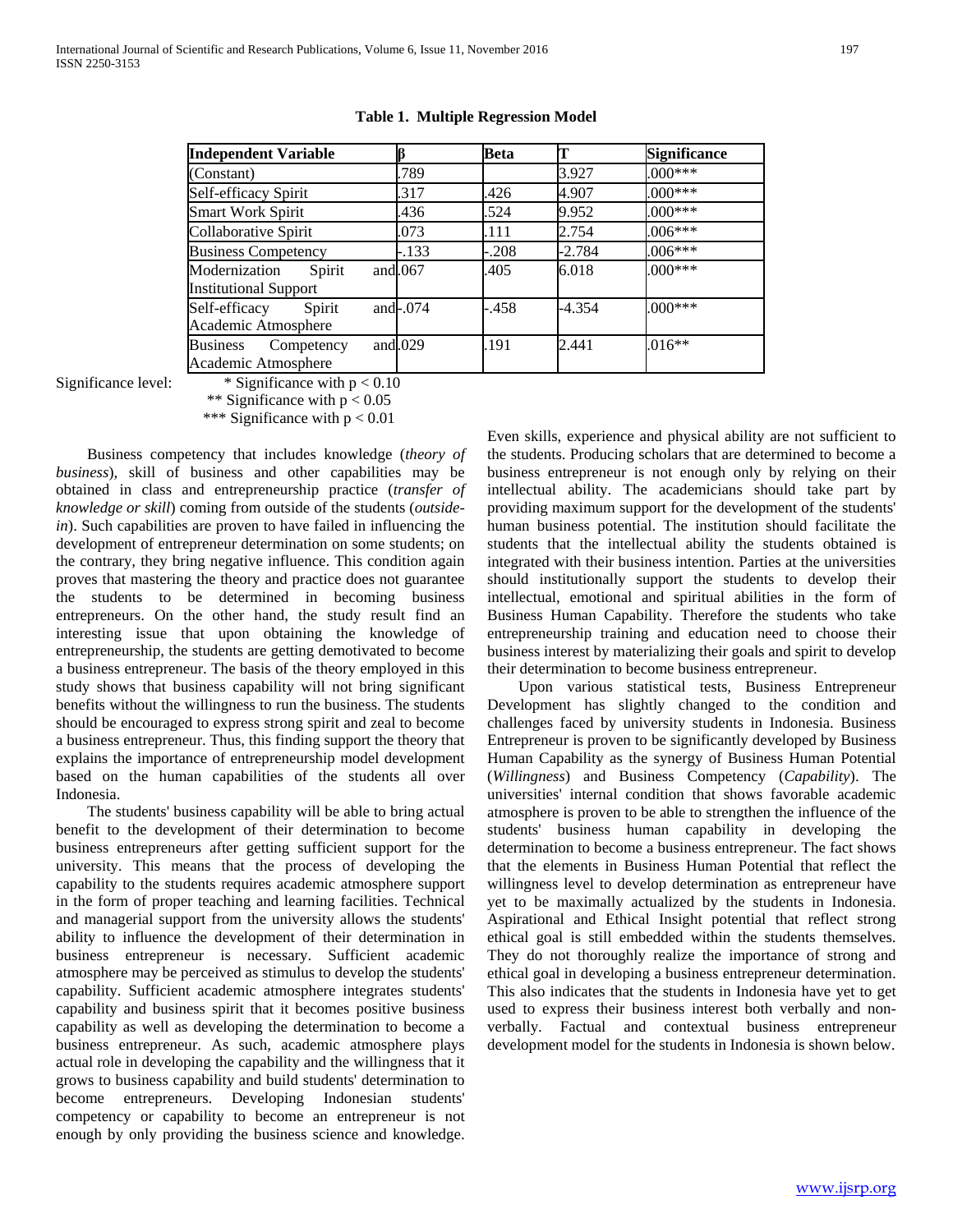

**Figure 1. Business Entrepreneurship Development Model**

 The business entrepreneur development model is proven to be able to present the entrepreneur phenomenon in university world. The model shows the r square level of 70% meaning it is able to explain different causes and effects that significantly influence the determination to become business entrepreneur.

#### IV. CONCLUSION

 The result of this study shows the contribution of the students in developing business entrepreneurship shown by their capability to improve their excellence continuously relying on their various business human dan competency potentials. This study leads to the following conclusion: The study on student groups in state universities in Indonesia shows that business entrepreneurship built through human capabilities, i.e. the integration of business human potentials and the students' competency is visible from the students' determination to comprehend the direction of business development as well as utilize the business world information. The students' capability will be shown in creativity that results in new ideas and concepts that can be sustainably improved. The students' determination can provide the best service and innovative work to the customers and relevant parties. The determination to create innovative work reflects the business ethos that can increase customers and community appreciation. The students' determination can be in the form of courage to face business risk challenges in a calculated way. It is a risk taking that can be well estimated and anticipated. All these business entrepreneurship characteristics are developed through the students' innovative learning spirit showing their modernization spirit. Competency that shows the students' self-efficacy to face business challenges.

Business ethos shows hard and smart work spirit from their belief to create profitable business.

 Business entrepreneurship can improve with the students' self-efficacy. This explains the increase in their self-efficacy intensity to be able to overcome any challenges in the working world. The students' knowledge, experience and physical ability form a competency that can improve their confidence to face actual business challenges. Their confidence may be disturbed in academic atmosphere and inadequate institutional support as experienced by students in Indonesia.

 Business ethos shows high motivation to run the business and not to be easily discouraged contributes to the improved determination to become business entrepreneur. The ethos is also characterized by their strong motivation and endurance. This condition may result from the students' awareness that the business cannot be run only in a business usual way. This condition is also considered as the reflection of the students' psychological maturity in facing more competitive business world challenges. Collaborative spirit is shown by the students' willingness to have synergy collaboration. Such willingness may come from the awareness on their limited experience in running a business. The willingness to collaborate also shows their awareness on the benefit of the synergy in business collaboration that may exceed the result they make individually.

 The capability, obtained by the students in entrepreneurship covers the theory and substantial knowledge on entrepreneurship. Some of study programs provide extra practice class to develop skills in running a business activity. Capability with knowledge and skills only is proven to be insufficient to develop students' determination to become a business entrepreneur. What happens to students in Indonesia is that with capability only they obtained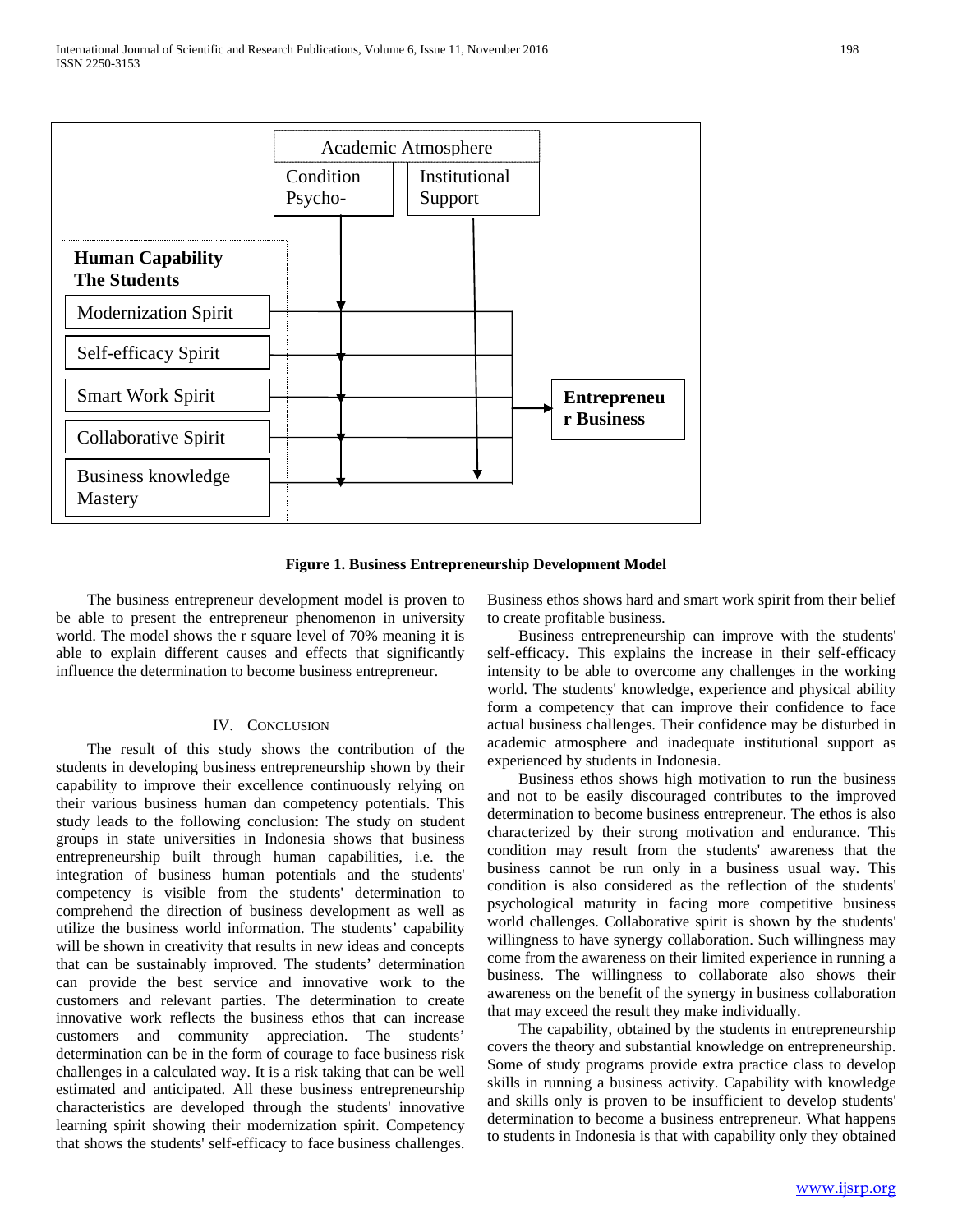it may lead to counter-productive relation towards the development of entrepreneur determination. Relying only on their capability will isolate their determination to become an entrepreneur. Such capability may bring impact when adequate and conducive institutional support is provided.

 Innovative learning spirit illustrates the modernization spirit as important intellectual potential these days where business environment is highly volatile and difficult to pattern. Those with strong business entrepreneurship character should ideally require the materialization of modernization spirit to show their motivation in creating innovative improvement and modernization. Their modernization spirit grows when they experience egalitarian treatment within the university. The intensity of students' interaction with stakeholders is considered an effective organizational learning media for the students. Thus the materialization of the modernization spirit in supportive academic atmosphere convincingly gives positive contribution to developing their determination to become business entrepreneurs particularly in improving sustainable advantageous knowledge.

 It is realized that the students have aspirational and ethical insights for the future, yet often it is not demonstrated in various daily attitude and behavior or when they engage in activities outside the campus. It is assumed that the students face more problems that need quick solutions. In such a situation, business entrepreneurship is usually associated with the ability to solve short-term problems. The absence of aspirational and ethical insights is assumed to be influenced by instant culture of urban society that demands material acquisition more quickly. The determination to become business entrepreneurs is not supported by promising and noble valued future. It is assumed that students with aspirational and ethical insights, with long-term orientation are not considered to directly contribute to the development of business entrepreneurship. It is said that smart students are those who can give solution to the problem they encounter nowadays. The materialization of various human potentials should not mean that competency and physical resources mastery are less important in developing business entrepreneurship. Both of them should be developed simultaneously to improve the students' business entrepreneurship quality and effectiveness.

 The study on the influence of human potential and competency or students' human capability on business entrepreneurship is still necessary that it also covers the influence of the students' business human potential completely. This is important since human capability serves as the main basis in business entrepreneurship development of students in Indonesia. People now realize the importance of materializing strong goal and ethics with high motivation as the main power of virtual capital. Such capital is invisible yet its presence can be felt and its benefit is recognized. Holders of virtual capital are believed to be more capable of facing the more volatile business world challenges nowadays, and can also improve physical capital effectiveness that is now getting expensive and limited. It is realized that the students' business entrepreneurship excellence in Indonesia is established by their determination particularly their tendency to have certain business behaviors. High business entrepreneurship does not automatically result in high performance or profits but it provides bigger chances to the students to improve their excellence continuously instead. Therefore further study needs to be conducted on the relation between determination as business entrepreneurship with economic performance of a business activity. Discussion on supportive academic atmosphere cannot be separated from the leadership practice in universities. We need to find out the type of leadership necessary to develop supportive academic atmosphere to raise the students' human potential maximally. To be able to improve well by relying on business capability, the universities should create transformational atmosphere based on trust and honest respect to each other within the program study. Honesty and openness become academic norms respected by all relevant parties. In such an academic atmosphere, the students feel treated as human resources with dignity and respect. Thus the actualization of the student's human potential can grow maximally through more conducive academic atmosphere. With the turbulent business world, the students' role to engage in flexible way is necessary. They should be provided with chance to have more roles in the process of decision-making. All of these can be carried out if the universities in Indonesia can develop more consistent transformational leadership. Bearing in mind that developing a determination to become business entrepreneurship is significantly influenced by actualization of the students' potential and competency, it is suggested that those who have the intention to improve business activity think about the way they behave in developing the business. Stakeholders' support should be aimed at facilitating the development of innovative learning spirit, competency, work ethos and ethical insight of the students of small and medium business. This study is necessary because we often hear that the development and empowerment of students in the university is not effective. Thus, this is the importance of business entrepreneurship concept outreach for the stakeholders. Stakeholders should support the development of Indonesia university students, universities management, lecturers, staffs, alumni, local government and relevant agencies.

#### **REFERENCES**

- [1] Astamoen, Moko P. (2008), Entrepreneurship dalam perspektif Kondisi Bangsa Indonesia, Alfabeta, Bandung.
- [2] Bae, Tae Jun, Qian, Shanshan, Miao, Chao and Fiet, James O. (2014), The Relationship between Entrepreneurship Education and Entrepreneurial Intentions: a Meta-Analytic Review, Entrepreneurship: Theory and Practice, Vol. 38, No.2; pp.217.
- [3] Bagis, AA (2005), *Kecerdasan Organisasional Bisnis,* Publikasi: Magister Manajemen Universitas Mataram.
- [4] \_\_\_\_\_\_\_\_\_, Muttaqillah dan Jalaludin (2009), Kecerdasan Intelektual, Emosional dan Spiritual dalam membentuk Produktivitas Unggul, *Laporan Penelitian Fakultas Ekonomi Universitas Mataram*.
- [5] \_\_\_\_\_\_\_\_\_ dan Busyairi, A. (2010), Peranan Potensi Insani, Kompetensi dan Lingkungan Kampus terhadap Produktivitas Dosen, *laporan penelitian Magister Manajemen Universitas Mataram*.
- [6] \_\_\_\_\_\_\_\_\_ (2013), Pengembangan Entrepreneurship dengan berbasis Keunggulan Kreatif *Makalah Seminar Nasional APMMI II Mataram.*
- [7] \_\_\_\_\_\_\_\_\_ (2014), Perwujudan Potensi Insani untuk membangun Modal Maya (*Virtual Capital*), *Work Paper Fakultas Ekonomi Universitas Mataram.*
- [8] \_\_\_\_\_\_\_\_\_ (2015), Role of Virtual Capital in Business Development for the Ummah, International Conference and Ph.D. Colloquium on Islamic Economics and Finance 2015
- [9] Bae TJ, Qian S, Miao C and Fiet JO (2014) The relationship between entrepreneurship and entrepreneurial intentions: a meta-analytic review, *Entrepreneurship: Theory and Practice,* Vol. 38, No.2;p127